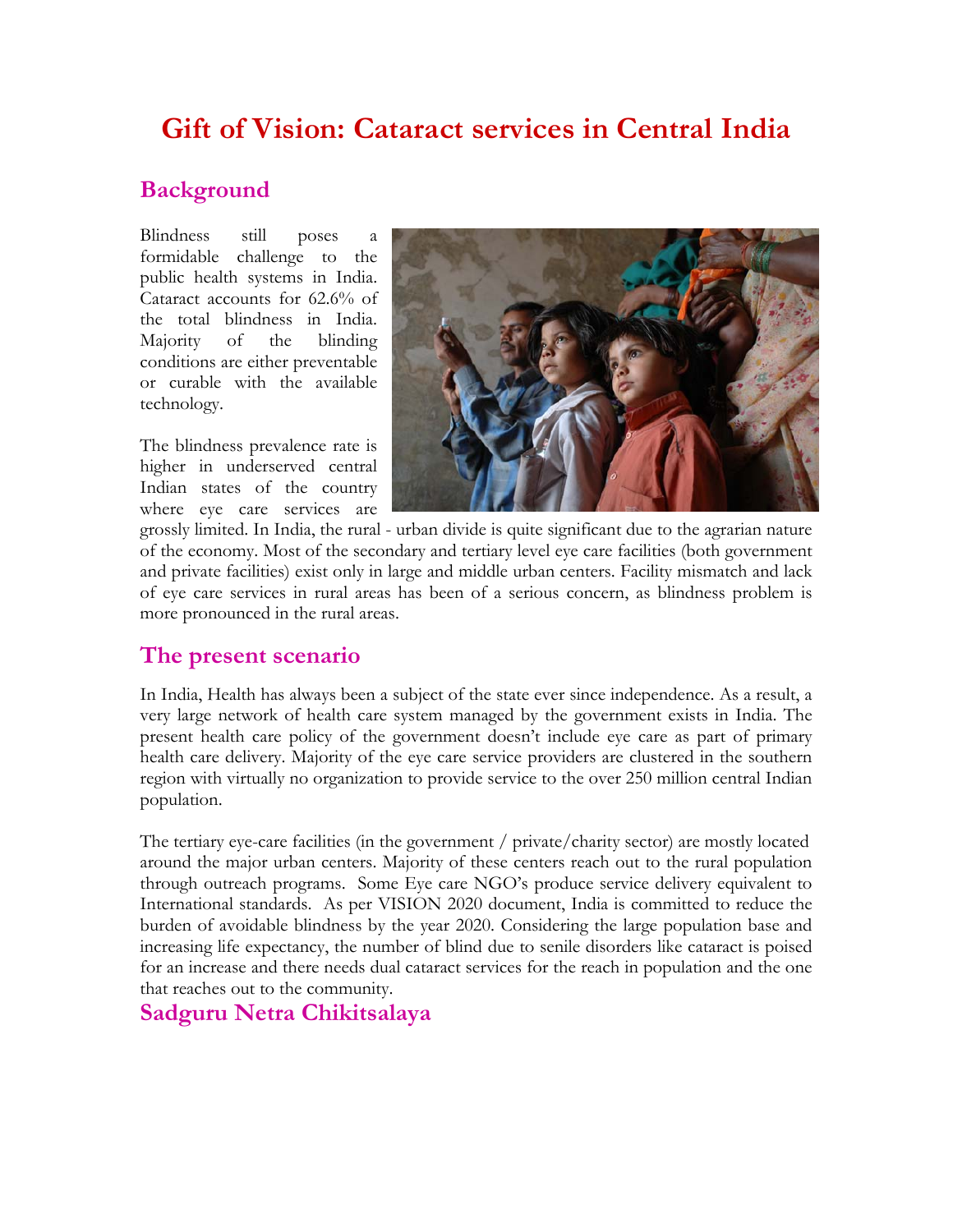Shri Sadguru Seva Sangh Trust (SSSST), a non-profit voluntary organization, based in Chitrakoot, Madhya Pradesh in India, has been providing eye care services since 1950. When the founder Param Pujya Ranchhodasji Maharaj saw a person suffering from Cataract hit an

electric pole and die, he took a resolution of alleviating needless Cataract Blindness. The followers of the founder who later turned volunteers of the Trust performed 950 surgeries in the first camp conducted in Chitrakoot in 1950.

Camps were conducted in different parts of the country till 1980s. The concept of the base hospital was introduced in 1982 long before the national government made it a policy. Eye care services became



**1950:** Volunteering surgeons performing eye surgeries

functional under the general hospital of the Trust. The seed cultivated by the founder in 1950 took the shape of a dedicated 350-bedded state-of-the-art hospital in the year 2000.

The hospital is housed with 12 operating tables and modern technologically advanced equipments capable of delivering quality eye care at an affordable cost. SNC's eye care services benefits the underserved, poor and marginalized section of the society in remote villages of three Central Indian states -Madhya Pradesh, Uttar Pradesh and Bihar - for the past 5 decades. Till now over 600,000 persons had been restored sight under the umbrella of Sadguru.

### **Building Cataract services**

The hospital has a separate paying and free service sections. The quality of service remains the same with the exception of physical facilities. Care has been taken to see that no patient returns back of financial barrier. All the 18 Ophthalmic surgeons work at the hospital are capable of performing cataract surgeries.

The advent of new technologies changed the dimension of eye care in India as well that of provided by Sadguru. Till 2000 only 15-20% of the total surgeries performed were implanted with IOLs. Now of the total 42, 441 cataract surgeries performed in 2004-05 99% (41,687)



Outpatient facilities at the hospital